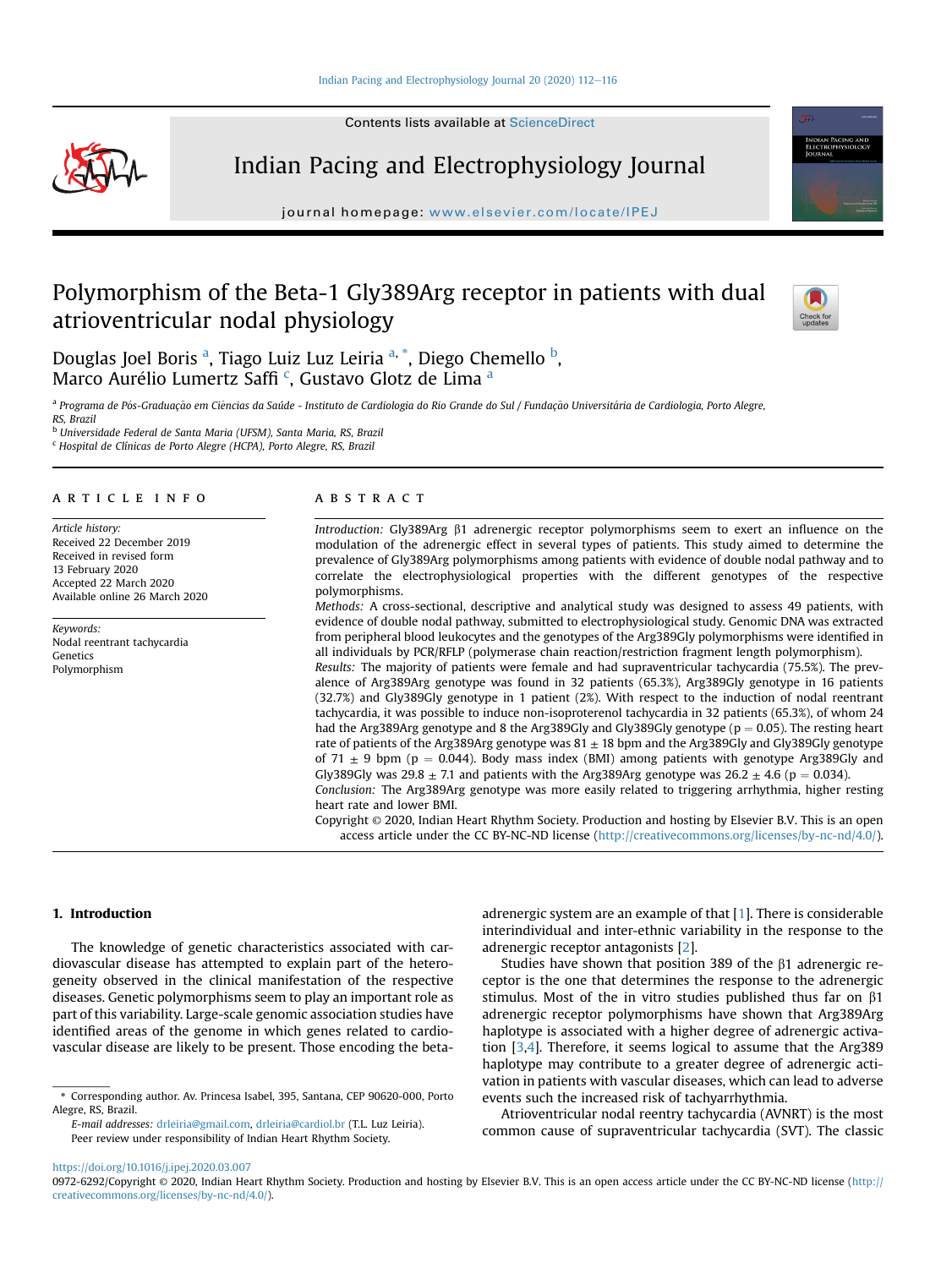mechanistic view of a reentry circuit using two distinct limbs composed of a fast and a slow conducting pathway has being validated by animal and human studies [[5](#page-4-4)]. These pathways have different response to beta-adrenergic stimulation. In our study we assessed the association of the respective  $\beta$ 1 adrenergic receptor polymorphisms with the physiological characteristics of the atrioventricular node and AVNRT in patients that required invasive electrophysiological studies (EPS).

## 2. Materials and methods

# 2.1. Study setting

We performed a cross-sectional study in patients that were referred for EPS at the Cardiology Institute of Rio Grande do Sul. The aim of the study was to assess the presence of  $\beta$ 1 receptor polymorphism and its association with the occurrence of AVNRT and the physiological properties of the atrioventricular node, as well as the arrhythmia per se.

The inclusion criteria were being 18 years of age or more on the date of the EPS, the presence of dual AVN pathways during the EPS and the agreement to participate in the study by providing a signed informed consent form. The exclusion criteria were patients who did not discontinue the use of agents with atrioventricular node blocking action within 4 days and patients with a documented history of structural heart disease.

The clinical data recorded upon admission were gender, age, reason for the indication, weight and height. Patients were brought to the EP laboratory in a post absorptive state where they were monitored by continuous electrocardiogram (ECG) and oxygen saturation. Sedation was performed with fentanyl (25mg bolus) and midazolan (2 mg bolus) or Propofol according to the anesthesiologist. Additional doses were used as needed to increase patient comfort during the procedure. Local anesthesia (lidocaine 2%) was performed in the right groin and three sheaths were advanced into the femoral vein. EP catheters were placed under fluoroscopic view, through the sheaths, in the coronary sinus (decapolar), His bundle region and right ventricle (RV) apex (quadripolars). The data collected during this period were: total dose of sedative drugs used and the Richmond agitation-sedation scale (RASS scale), heart rate before sedation, atrioventricular node refractoriness, Wenckebach cycle length, presence of dual AVN pathways and presence of AVNRT. Isoproterenol was infused in a rate of 1mg/min and increased until the heart rate increased by 20% from its basal state or the arrhythmia induction. For signal recording and programmed stimulation we used a Workmate ® polygraph (St. Jude-US).

The extraction of genomic DNA from whole blood was performed using commercial reagents according to the procedure described by the manufacturer or by the manual method of saline precipitation. Genotypes were detected using the polymerase chain reaction - restriction fragment size polymorphism (PCR-RFLP) [\[6\]](#page-4-5).

# 2.2. Statistical analyses

The data was entered into a spreadsheet, using the Excel for Windows program. The analyses performed used the statistical program Statistical Package for Social Sciences (SPSS) 18.0. The frequency of polymorphisms was studied in patients with evidence of double nodal pathway. The comparison of these polymorphisms between patients with and without induction of supraventricular tachycardia was performed using the chi-square test. The electrophysiological variables were compared between the patients with and without the polymorphisms by Student's t-test or chi-square test, where appropriate, and finally, the synergism analysis was performed between the different polymorphisms and their

associations by logistics regression analysis. Categorical variables were expressed as percentage or absolute value and continuous variables were expressed as mean  $\pm$  standard deviation for those with normal or median distribution and interquartile range for asymmetric variables. Values of  $p < 0.05$  were considered to be significant.

# 2.3. Ethics

The study was designed in accordance with the Directives and Norms Regulating Research Involving Human Beings (Resolution CNS 466/12). The data collected were only used for the study to which they are linked and all the patients signed an Informed Consent Form. The Research Ethics Committee approved the research project.

## 3. Results

Fifty-five patients were included in the study, and six patients were excluded due to data loss or DNA extraction failure, with 49 patients remaining in the study. [Table 1](#page-1-0) presents the baseline characteristics of the sample studied.

The mean age of the 49 follow-up patients was  $51.3 \pm 15.3$  years, of which 37 (75.5%) were female patients. The patients analyzed had a tendency to be overweight with a mean Body Mass Index (BMI) of 27.4  $\pm$  5.8. Regarding the indication of the exams, 37 (75.5%) exams were indicated by recorded supraventricular tachycardia. All the exams were performed via the femoral vein and in all the exams 03 venous punctures were performed and 02 diagnostic catheters and 1 ablation catheter were used. In all 49 patients, sedation was used with fentanyl (100%), midazolam was used in 45 (91.8%) patients, and propofol was used in 32 (65.3%) patients, remaining 38 (77.5%) sedated patients on a RASS-1 scale, 8 patients on a RASS-2 scale (16.3%). The mean heart rate before sedation was 77.6  $\pm$  16.2 bpm. The mean Wenckebach period was  $361 \pm 70.5$  ms.

It was necessary to use isoproterenol in 18 (36.7%) patients, and in 45 (91.8%) patients the presence of double nodal route without the presence of isoproterenol was evidenced and 32 (65.3%)

<span id="page-1-0"></span>

| aı<br>٠<br>п<br><br>. .<br>$\sim$ |  |
|-----------------------------------|--|
|-----------------------------------|--|

|  | Clinical characteristics ( $n = 49$ ). |  |  |  |  |
|--|----------------------------------------|--|--|--|--|
|--|----------------------------------------|--|--|--|--|

| Characteristic                      | $(n = 49)$      |
|-------------------------------------|-----------------|
| Age, years                          | $51.3 \pm 15.3$ |
| Female gender, n (%)                | 37 (75.5)       |
| Body Mass Index ( $\text{Kg/m}^2$ ) | $27.4 \pm 5.8$  |
| Indication, $n$ $(\%)$              |                 |
| Supraventricular tachycardia        | 37 (75.5)       |
| Palpitations                        | 9(18.3)         |
| Syncope                             | 2(4)            |
| Vascular access, n (%)              |                 |
| Femoral                             | 49 (100)        |
| Sedation, $n$ $(\%)$                |                 |
| Fentanyl                            | 49 (100)        |
| Midazolam                           | 45 (91.8)       |
| Propofol                            | 32(65.3)        |
| Sedation Scale, n (%)               |                 |
| $RASS -1$                           | 38 (77.5)       |
| $RASS -2$                           | 8(16.3)         |
| RASS <sub>0</sub>                   | 3(6.1)          |
| Use of isoproterenol, n (%)         | 18 (36.7)       |
| Prevalence of genotype, n (%)       |                 |
| Arg389Arg                           | 32(65.3)        |
| Arg389Gly                           | 16 (32.7)       |
| Gly389Gly                           | 1(2)            |

Data are expressed as mean  $\pm$  standard deviation or number (%). RASS: Richmond Agitation-Sedation Scale.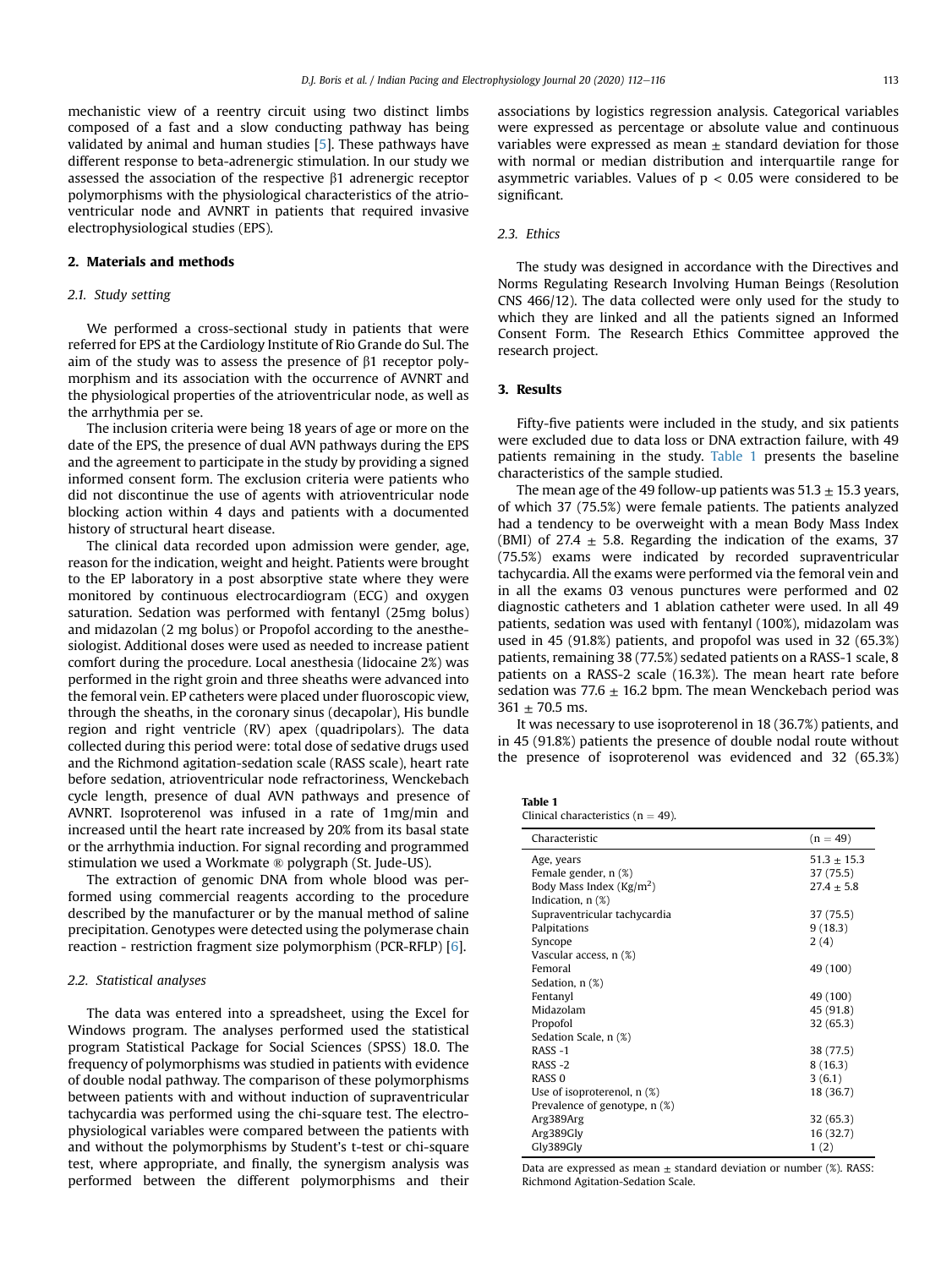patients were able to trigger nodal reentry tachycardia without the use of isoproterenol. The mean heart rate of nodal reentrant tachycardia without the use of isoproterenol was  $179.4 \pm 40.6$  bpm. The mean ventricular refractory period with a 600 ms basal stimulation cycle was  $240.2 \pm 40.4$  ms. The variables and their relationship to the respective genotypes are shown in [Table 2.](#page-2-0)

Among the patients studied, a prevalence of the Arg389Arg genotype was found in 32 (65.3%), the Arg389Gly genotype in 16 (32.7%) patients and the Gly389Gly genotype in 1 (2%) patient ([Fig. 1](#page-2-1)). The genotype frequencies were in agreement with those predicted by the Hardy-Weinberg equilibrium for the Single Nucleotide Polymorphism (SNP). There was no difference between the genders ( $p = 0.417$ ) and age in relation to the presence of polymorphism ( $p = 0.349$ ).

With respect to the induction of nodal reentry tachycardia, it was possible to induce the tachycardia without using isoproterenol in 32 (65.3%) patients, 24 of the Arg389Arg genotype and 8 of the Arg389Gly and Gly389Gly genotype ( $p = 0.05$ ) ([Fig. 2](#page-2-2)).

Upon assessing the respective variables in this study with respect to the different genotypes, it was found that the resting heart rate of the Arg389Arg genotype patients was  $81 \pm 18$  bpm, while the Arg389Gly and Gly389Gly genotype had  $71 \pm 9$  bpm  $(p = 0.044)$ .

BMI among patients with the Arg389Gly and Gly389Gly genotype was 29.8 and patients with the Arg389Arg genotype had 26.2 ( $p = 0.034$ ). The ventricular refractory period with a ventricular pacing cycle of 600 ms in Arg389Arg patients was  $237.8 \pm 26.3$  ms and in patients with the Gly389 allele had 244.7  $\pm$  23.4 ms  $(p = 0.371)$ .

The Wenckebach period in Arg389Arg patients was  $341.2 \pm 53.2$  ms and among participants with the Gly389 allele was 398.2  $\pm$  84.7 ms (p = 0.0058) [\(Fig. 3](#page-3-0)). The presence of a double nodal route without the use of isoproterenol was verified in 45 (91.8%) patients, with no difference between genotypes ( $p = 0.502$ ). There was no difference regarding the success of ablation between the genotypes ( $p = 0.568$ ) nor was there between the A-H  $(p = 0.983)$  and H-V ( $p = 0.837$ ) intervals.

## 4. Discussion

In this study, we demonstrated that the presence of genetic polymorphisms, when assessed jointly, in patients with AVNRT may contribute to identifying patients with a higher propensity to trigger this type of arrhythmia, thus providing useful information for the follow-up and clinical management. To date, few studies have assessed the role of genetic polymorphisms as predictors in triggering cardiac arrhythmias. Andreasen et al. have suggested that

#### <span id="page-2-0"></span>Table 2

Variables and their relationship to genotypes ( $n = 49$ ).

<span id="page-2-1"></span>

Fig. 1. Prevalence of genotype in patients with evidence of dual atrioventricular nodal pathways.

<span id="page-2-2"></span>Gly389Gly: black. Arg389Gly: black. Arg389Arg: black.



Fig. 2. Relation between induction of tachycardia by nodal reentry and genotypes. AVNRT: atrioventricular nodal reentry tachycardia. No: red. Yes: light blue.

AVNRT might be an electrical arrhythmic disease with abnormal sodium and calcium handling, after performing next generation sequencing of DNA profile of patients and family members with this arrhythmia [[7](#page-4-6)].

Regarding the  $\beta$ 1 Arg389Gly gene, this was the first study to assess such a polymorphism in relation to the presence of nodal reentry tachycardia. Our sample consisted mostly of female patients that underwent an electrophysiological study due to supraventricular tachycardia. We observed that patients with the Gly389 allele had greater difficulty in triggering nodal reentry tachycardia, a lower resting heart rate, longer Wenckebach period, and had a higher BMI.

| Variable                            | Patients ( $n = 49$ ) | Arg389Arg        | Arg389Gly/Gly389Gly | p-value |
|-------------------------------------|-----------------------|------------------|---------------------|---------|
| Age, years                          | $51.3 \pm 15.3$       | $49.8 \pm 14.9$  | $54.2 + 16.1$       | 0.349   |
| Female gender, n (%)                | 37 (75.5)             | 23(71.9)         | 14 (82.4)           | 0.417   |
| Body Mass Index ( $\text{Kg/m}^2$ ) | $27.4 \pm 5.8$        | $26.2 \pm 4.6$   | $29.8 + 7.1$        | 0.034   |
| AVNRT                               | 32(65.3)              | 24 (75)          | 8(47.1)             | 0.05    |
| Heart rate (bpm)                    | $77.6 \pm 16.2$       | $81 \pm 18$      | $71 + 9.0$          | 0.044   |
| Wenckebach periods                  | $361 \pm 70.5$        | $341.2 \pm 53.2$ | $398.2 + 84.7$      | 0.005   |
| Ventricular refractory period       | $240.2 + 40.4$        | $237.8 \pm 26.3$ | $244.7 + 23.4$      | 0.371   |
| Dual - $S$                          | 45 (91.8)             | 30(93.8)         | 15 (88.2)           | 0.502   |
| A-H                                 | $83.9 \pm 39.6$       | $87.2 \pm 46.9$  | $77.8 \pm 20.1$     | 0.983   |
| $H - V$                             | $49.7 \pm 8.8$        | $49.5 \pm 9.0$   | $50 \pm 8.6$        | 0.837   |
| Cardiac ablation                    | 45 (91.8)             | 29(90.6)         | 16(94.1)            | 0.568   |

Data are expressed as mean  $\pm$  standard deviation or number (%). AVNRT: atrioventricular nodal reentry tachycardia; Dual  $-$  S: Dual atrioventricular nodal pathways without use of isoproterenol.

A-H: atrium-hissian intervals; H-V: His-Ventricular interval.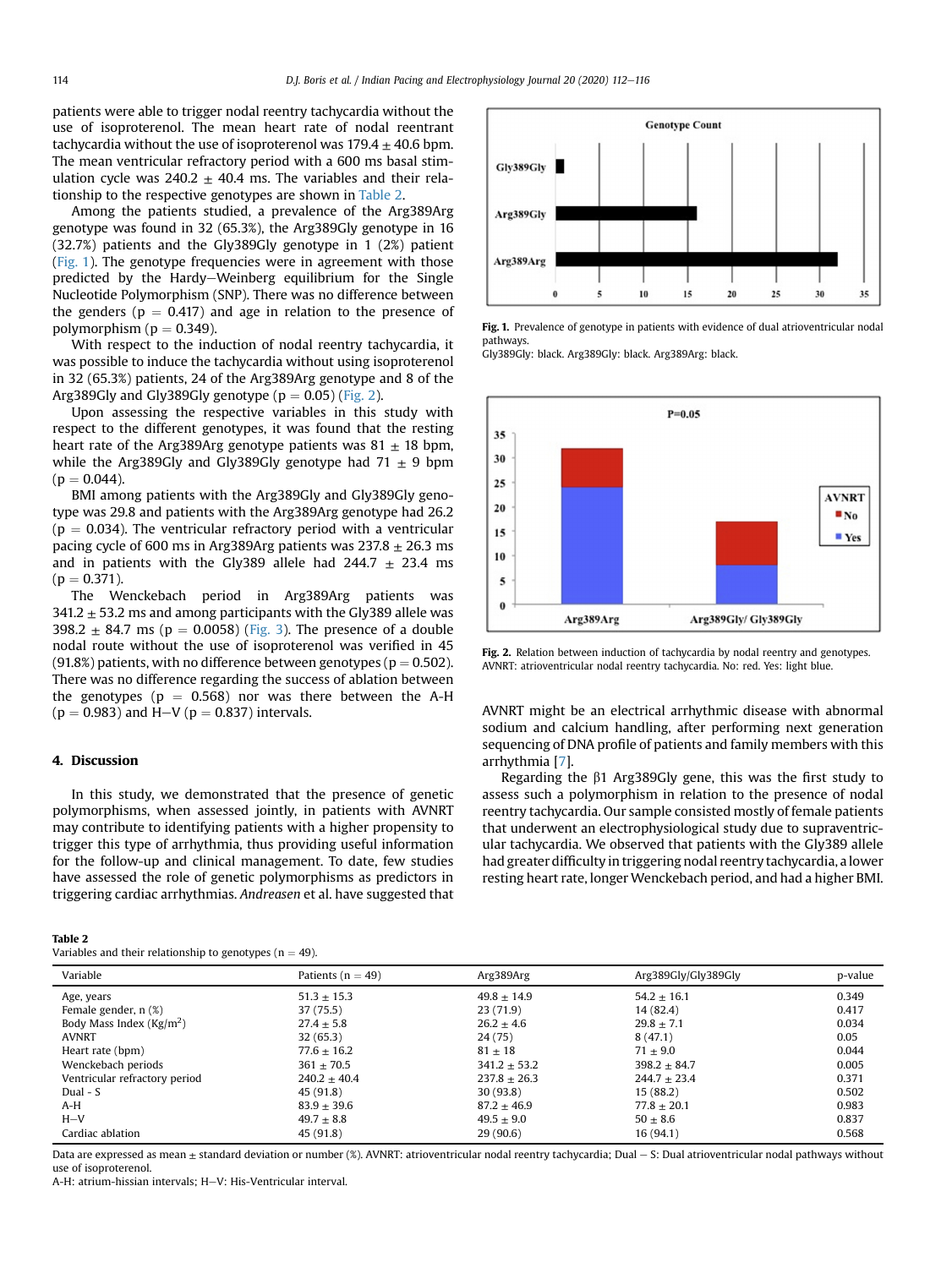<span id="page-3-0"></span>

Fig. 3. Wenckebach point of the atrioventricular node and relation with the genotypes. ms: milliseconds.  $\parallel \cdot \cdot \parallel = \text{Red}$ .

Regarding the greater ease of triggering nodal reentry tachycardia in patients with the Arg389Arg gene, studies point to the protective role that the Gly389 allele provides for arrhythmias, since the Arg389Gly  $\beta$ 1 gene causes impaired  $\beta$ 1 adrenergic receptor signaling, acting in a similar fashion as beta-blockers and conferring arrhythmogenic protection. As such findings have already been suggested in a previous study in patients with dilated cardiomyopathy [\[6,](#page-4-5)[8](#page-4-7)].

Studies have shown a significant association between the Arg389Gly polymorphism and the prevalence of complex ventricular arrhythmias, with a lower prevalence of non-sustained ventricular tachycardia in the presence of the Gly allele [[9\]](#page-4-8). In other studies, the protective factor of the Gly389 allele for atrial fibrillation in the postoperative period of cardiac surgery [[10\]](#page-4-9) and the lower prevalence of atrial fibrillation in patients with left ventricular systolic dysfunction were verified [[11](#page-4-10)]. Nia et al. demonstrated that both resting heart rate during atrial fibrillation and cardioversion indices were significantly higher in Arg389Arg patients, compared to the other genotypes [\[12](#page-4-11)]. In the study by Iwai et al., one of the first studies on the subject, in which the sample consisted of 163 patients with idiopathic dilated cardiomyopathy, the Arg389Gly  $\beta$ 1-adrenergic receptor polymorphism was significantly related to the presence of ventricular tachycardia when using Holter monitoring, while the Gly389 allele was associated with a lower frequency of ventricular tachycardia [[9\]](#page-4-8). Chemello et al., when assessing the  $\beta$ 1 Arg389Gly gene in patients with implantable cardioverter-defibrillator and correlating it to the presence of appropriate tachyarrhythmia and therapies, did not observe a statistically significant difference in the incidence of appropriate therapies in the different genotypes [[13\]](#page-4-12).

The lower resting heart rate in patients with the Gly389 allele observed in our study could be explained by the fact that the Gly389 allele is a variant of the  $\beta$ 1 adrenergic receptor "loss of function," consequently, for the same adrenergic stimulation reduced levels of calcium are produced, thus attenuating the betaadrenergic cascade [[3](#page-4-2)]. In the study by Ranade et al., it was shown that in patients that are homozygous for the Gly389 allele there was a lower resting heart rate [[14\]](#page-4-13). Regarding the endogenous adrenergic stimulus, in a study with healthy middle-aged individuals that were submitted to exercise, parameters of increased heart rate, blood pressure, contractility and serum renin levels were not different in relation to the haplotypes of the  $\beta$ 1 adrenergic receptor Gly389Arg polymorphism [[15\]](#page-4-14). These findings were partially contradicted by Defoor et al., who observed the lowest cardiopulmonary VO2 peak in subjects undergoing the effect of exogenous dobutamine [[16\]](#page-4-15), while on the other hand, those homozygous for Gly389 had a lower increase in heart rate, myocardial contractility and increased plasma renin levels [\[17,](#page-4-16)[18](#page-4-17)]. Although the conflicting results observed in the literature, it's probable that the gain of function role of the Arg389 allele may explain the higher resting heart rates observed in the patients who had this allele in our study. The  $\beta$ -adrenergic variability, which may also be influenced by the Arg389Gly SNP, increases the inward sodium current and accelerates the conduction velocity within the ventricles by changing the sodium channel modes, which might be conductive to the synchronous contraction of the heart [\[19](#page-4-18)]. In addition, as modulation is variable, several other uncontrolled factors could also influence the basal heart rate observed in our study.

In our study, the difference observed at the Wenckebach point in patients with the Gly389 allele would probably be related to decreased conduction and increased refractoriness of the atrioventricular node. The activity of L-type calcium channels in the AV nodal N cells determines the velocity of depolarization during the upstroke of an action potential. These calcium channels are further augmented by catecholamine activation of b1-adrenergic receptor mediated channel phosphorylation through enhanced cAMP production.Gly389 is a loss-of-function variant; consequently, for the same adrenergic stimulation, it produces reduced levels of adenyl cyclase and hence attenuates the  $\beta$ -adrenergic cascade and its downstream effect in cardiomyocytes, reducing gain in excitation